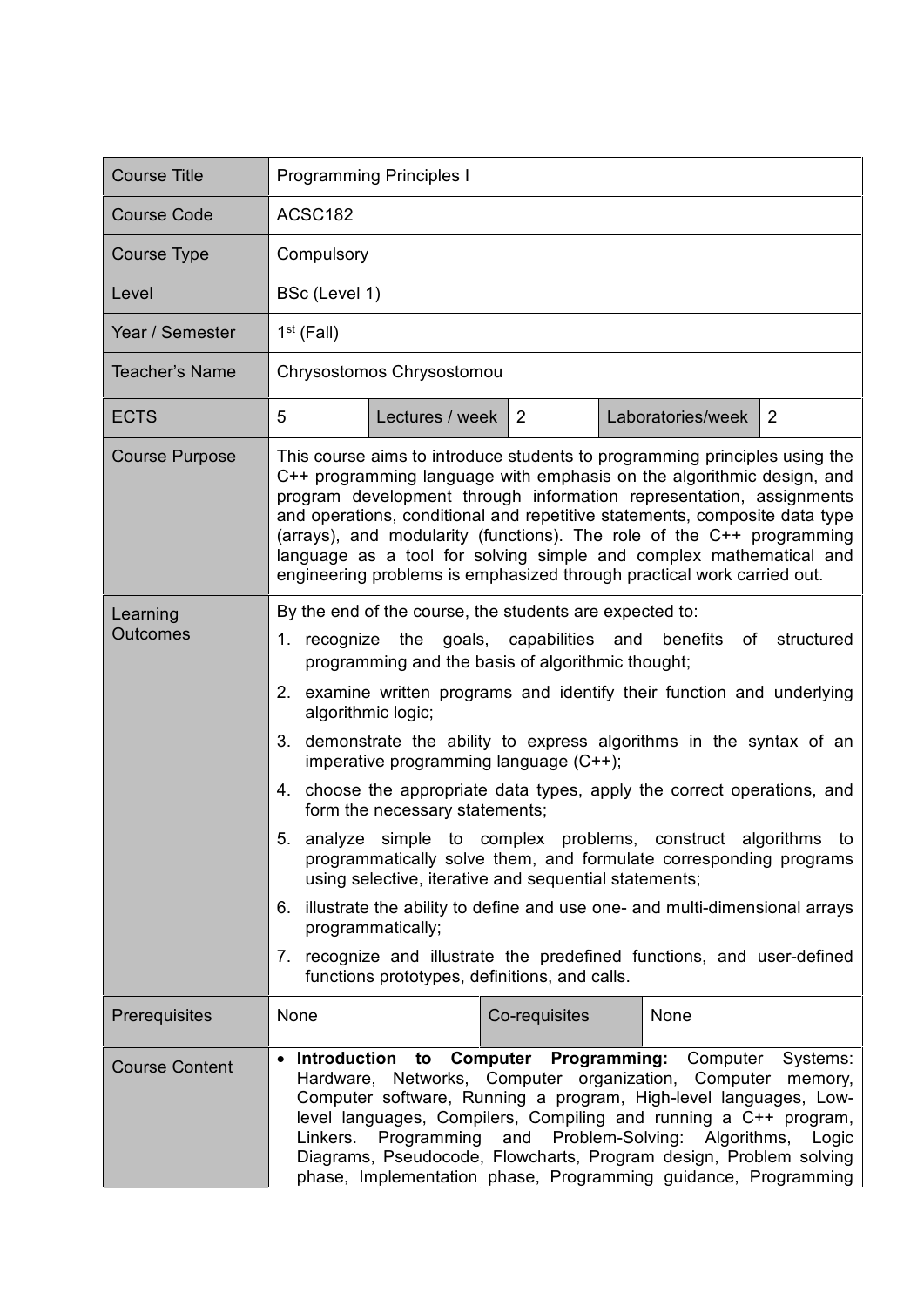steps, Program creation, Object Oriented Programming (OOP), OOP characteristics, Software life cycle.

- **Programming Basics:** A sample C++ program. Explanation of code. Program layout (include directives, main function, variables, comments). Running a C++ program. Testing and Debugging. Program errors. Variables and Assignments: Identifiers, Keywords, Declaring variables, Assignment statements, Initializing variables. Input and Output: Output using cout, Include directives, Escape sequences, Formatting real numbers, Showing decimal places, Basic cout manipulators, Input using cin, Reading data from cin, Designing input and output. Data Types and Expressions: Writing integer constants, Writing double constants, Other number types, Integer types, Floating point types, Type char, char constants, Reading character data, Type string, Type bool, Type compatibilities (int - double, char - int, bool - int), Arithmetic, Results of operators, Division of doubles, Division of integers, Integer remainders, Arithmetic expressions, Operator shorthand.
- **Conditional Statements:** Flow of Control. Branch. Designing the branch. Implementing the branch. if-else syntax. Boolean expressions. Relational operators. if-else flow of control. Logical operators. Compound statements. Program Style: Indenting, Comments, Constants. Using boolean expressions. Evaluating boolean expressions. Truth tables. Order of precedence. Precedence rules. Short-Circuit evaluation. Type bool and Type int. bool return values. Multiway branches. Nested statements. Nested if-else statements. Multi-way ifelse statements. The switch-statement: syntax, the controlling statement, the break statement, the default statement, Switchstatements and menus. Blocks with local variables. Statement blocks. Scope rule for nested blocks.
- **Repetitive Statements:** Loop statements. while-loop syntax, operation and flow of control. do-while loop. Infinite loops. Prefix & Postfix Increment/Decrement Operators. The for-statement. for/while loop comparison. Which loop to use. The break-statement. Designing Loops. Ending a loop: List headed by a size, Ask before iterating, List ended with a sentinel value. Running out of input. General methods to control loops: Count controlled loops, Exit on flag condition, Exit on flag caution. Nested loops. Debugging loops. Fixing off-by-one error. Fixing infinite loops. Tracing variables. Loop testing guidelines.
- **Program Modularity:** Top-down design. Predefined functions. Function calls. Function call syntax. Function Libraries. Programmer-defined functions. Function declaration. Function definition. The return statement. The function call. Alternate declarations. Order of arguments. Function definition syntax. Placing definitions. Procedural abstraction. Information hiding. Formal parameter names. Local variables. Global constants and variables. void-functions, Call-by-reference parameters, Mixed parameter lists. Choosing parameter types.
- **Composite Data types:** Declaring an array. The array variables. Array variable types. Indexed variable assignment. Loops and arrays. Constants and arrays. Array declaration syntax. Arrays and memory. Array index out of range. Out of range problems. Initializing arrays. Default values. Uninitialized arrays. Arrays in functions. Arrays as function arguments. Array parameter declaration. Function calls with arrays. Function call details. Array formal parameters. Array argument